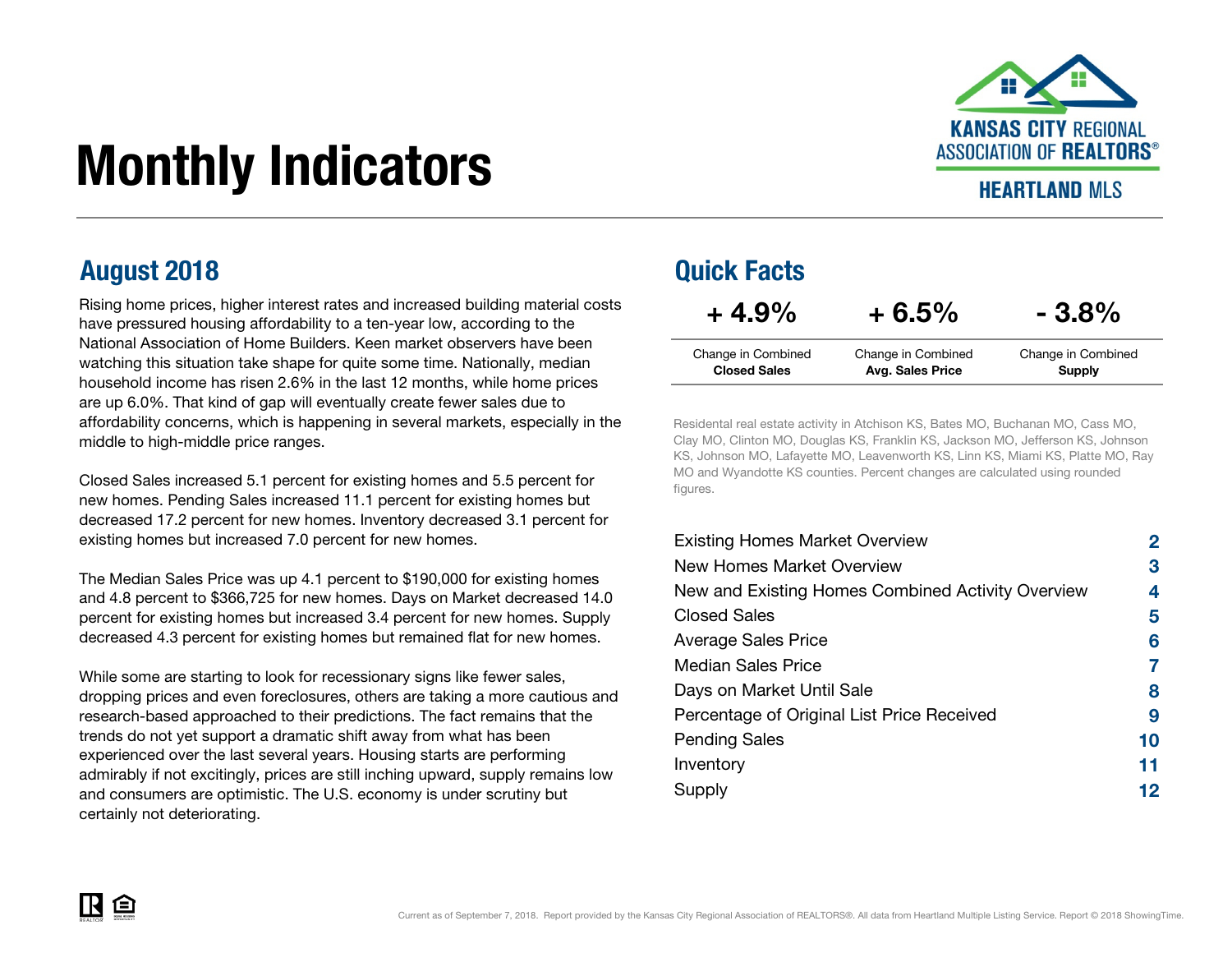# Existing Homes Market Overview

Key metrics by report month and for year-to-date (YTD) starting from the first of the year.



Key Metrics **Examples The Search Change 19 and Sparkbars** 8-2017 8-2017 8-2018 Percent Change **YTD 2017 YTD 2018** Percent Change Closed Sales 3,564 3,746 + 5.1% 25,198 + 2.7% Average Sales Price **12.1208 12.208 12.208 12.208 12.208 12.208 12.208 12.208 12.208 12.208 12.208 12.208 12.208 12.208 12.208 12.208 12.208 12.208 12.208 12.208 12.208 12.208 1** 24,531 + 6.4%Days on Market 43 37 - 14.0% 48 41 - 14.6% Median Sales Price $$182,500$   $$190,000$   $+4.1\%$   $$178,500$  \$190,000 + 0.7%Pending Sales 3,140 3,487 + 11.1% 26,076 27,076 + 3.8% **Pct. of Orig. Price Received**  $\begin{array}{c|c|c|c|c|c} \hline \end{array}$  **.**  $\begin{array}{c|c|c|c|c} \hline \end{array}$  **11.**  $\begin{array}{c|c|c|c|c} \hline \end{array}$  **96.7% 96.8% + 0.1% 96.6% 97.3%** --Supply 2.3 2.2 - 4.3% -- -- -- Inventory 6,981 6,765 - 3.1% -- -- 8-2015 8-2016 8-2017 8-2018  $8.2015$  8-2016 8-2017 8-2018 8-2015 8-2016 8-2017 8-2018 8-2015 8-2016 8-2017 8-2018 8-2015 8-2016 8-2017 8-2018 8-2015 8-2016 8-2017 8-2018 8-2015 8-2016 8-2017 8-2018 8-20158-2016 8-2017 8-2018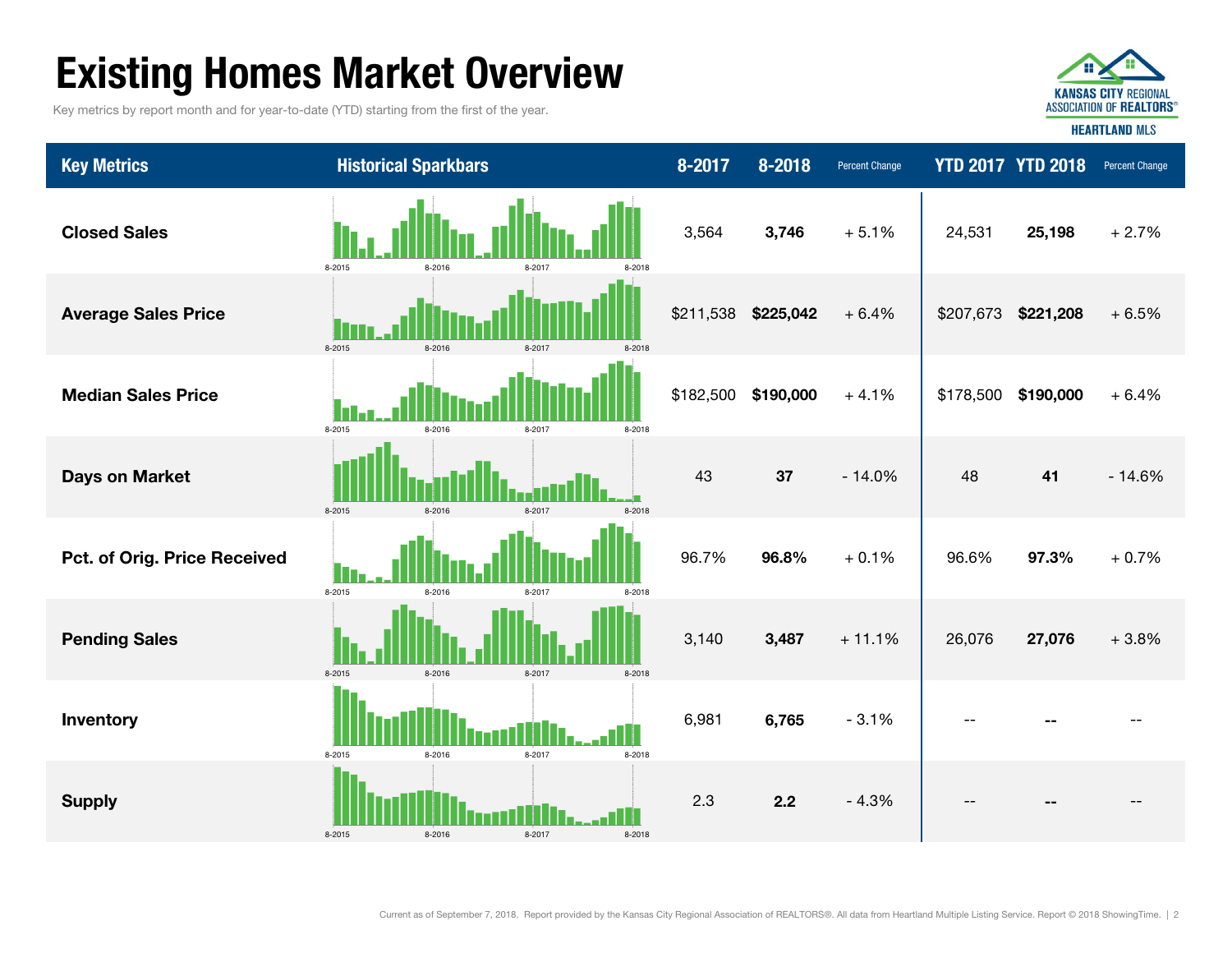## New Homes Market Overview

Key metrics by report month and for year-to-date (YTD) starting from the first of the year.



**HEARTLAND MLS** 

Key Metrics **Examples The Search Change 19 and Sparkbars** 8-2017 8-2017 8-2018 Percent Change **YTD 2017 YTD 2018** Percent Change Supply 5.5 5.5 0.0% -- -- -- - 0.1%Inventory 1,755 1,878 + 7.0% -- -- -- **Pending Sales 326 270 - 17.2% 2.915 2.912** 101.7% 0.0% Days on Market **128 126 128** 126 **Pct. of Orig. Price Received 101.7% 102.2% + 0.7% 101.7% 101.7% 102.2% + 0.7% 101.7%**  $$347,450$   $$348,725$   $+0.4\%$ - 0.8%Median Sales Price $$349,900$   $$366,725$   $+4.8\%$ **2.860**  $+7.8\%$ Average Sales Price **1. In the state of the state of the state of the state of the state of the state of the state of the state of the state of the state of the state of the state of the state of the state of the state of** 2,654 Closed Sales 310 327 + 5.5% 8-2015 8-2016 8-2017 8-2018 8-2015 8-2016 8-2017 8-2018 8-2015 8-2016 8-2017 8-2018 8-2015 8-2016 8-2017 8-2018 8-2015 8-2016 8-2017 8-2018 8-2015 8-2016 8-2017 8-2018 8-2015 8-2016 8-2017 8-2018 8-20158-2016 8-2017 8-2018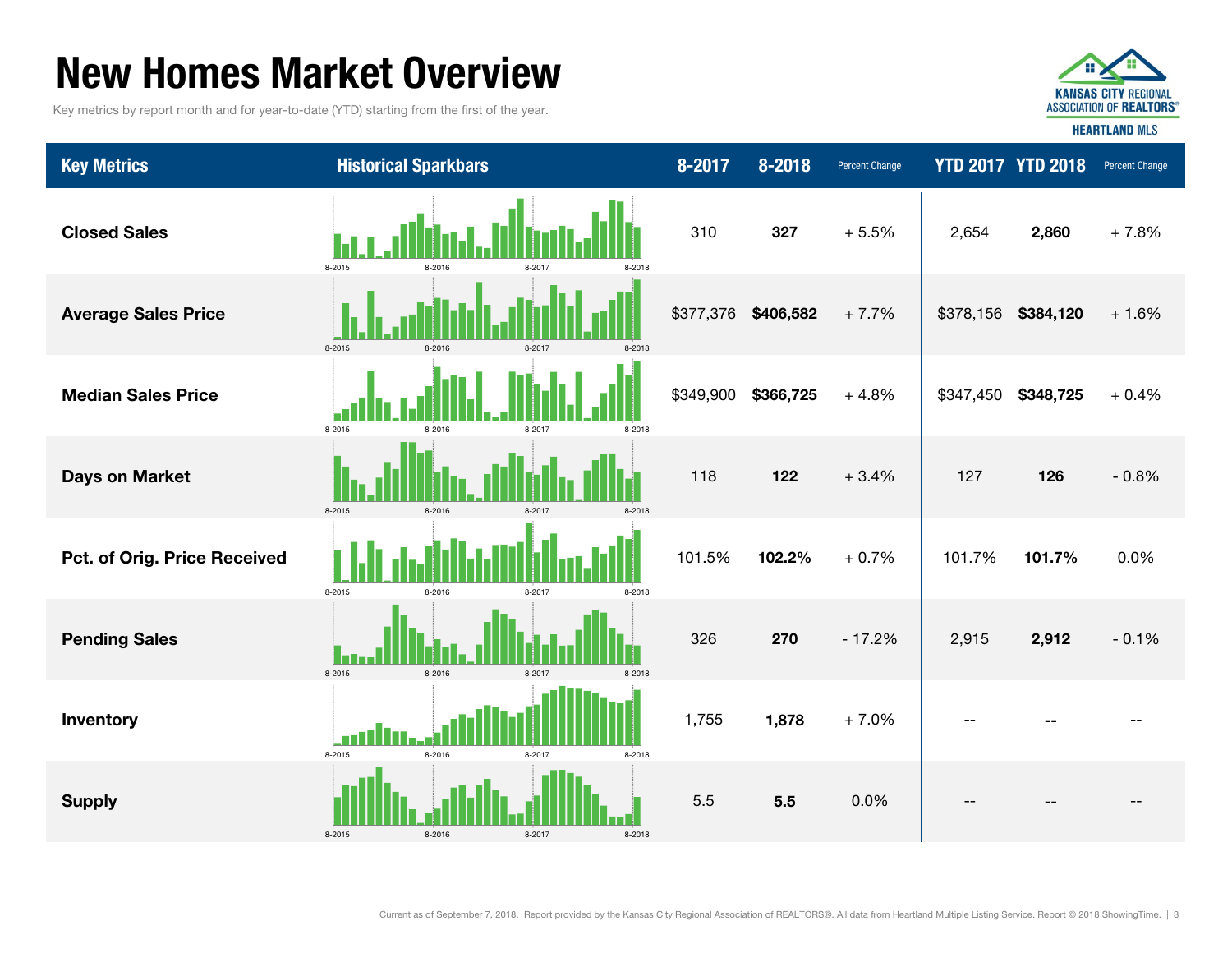### Closed Sales

A count of the actual sales that closed in a given month.



Year-Over-Year Change



| <b>Historical Closed Sales by Month</b> |  |  |  |  |
|-----------------------------------------|--|--|--|--|
|-----------------------------------------|--|--|--|--|

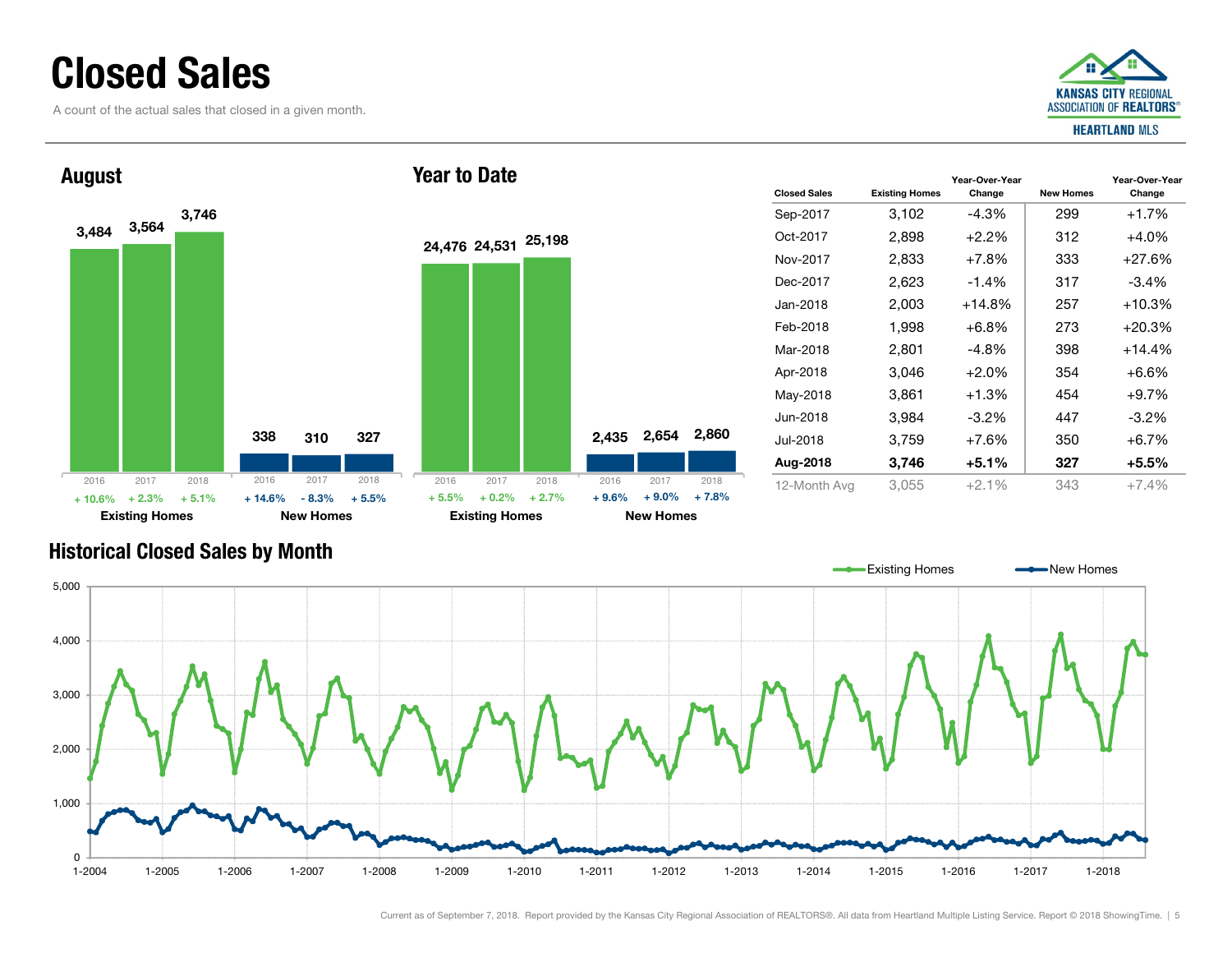### Average Sales Price

Average sales price for all closed sales, not accounting for seller concessions, in a given month.



August

#### Year to Date



| Avg. Sales Price | <b>Existing Homes</b> | Year-Over-Year<br>Change | <b>New Homes</b> | Year-Over-Year<br>Change |
|------------------|-----------------------|--------------------------|------------------|--------------------------|
| Sep-2017         | \$206.363             | $+3.9%$                  | \$379,384        | -1.6%                    |
| Oct-2017         | \$206,689             | $+5.3%$                  | \$400,782        | $+7.1%$                  |
| Nov-2017         | \$208,760             | $+8.2\%$                 | \$392,041        | $+2.8%$                  |
| Dec-2017         | \$209,322             | $+9.1%$                  | \$378,043        | $+1.0\%$                 |
| Jan-2018         | \$207,595             | $+12.6%$                 | \$395,337        | $-2.2\%$                 |
| Feb-2018         | \$196,931             | $+5.3%$                  | \$351,251        | $-7.5\%$                 |
| Mar-2018         | \$211,578             | $+6.5%$                  | \$371,131        | $+3.7%$                  |
| Apr-2018         | \$217,774             | $+8.0\%$                 | \$373,068        | $+3.2%$                  |
| May-2018         | \$228,542             | $+5.8\%$                 | \$384,929        | $+2.0\%$                 |
| Jun-2018         | \$233,037             | $+5.1%$                  | \$394,049        | $+1.7%$                  |
| Jul-2018         | \$227,537             | $+6.5%$                  | \$392,814        | $+2.0%$                  |
| Aug-2018         | \$225,042             | +6.4%                    | \$406,582        | +7.7%                    |
| 12-Month Avg*    | \$203,700             | $+6.5%$                  | \$378,312        | $+1.8%$                  |

\* Avg. Sales Price for all properties from September 2017 through August 2018. This is not the average of the individual figures above.



Historical Average Sales Price by Month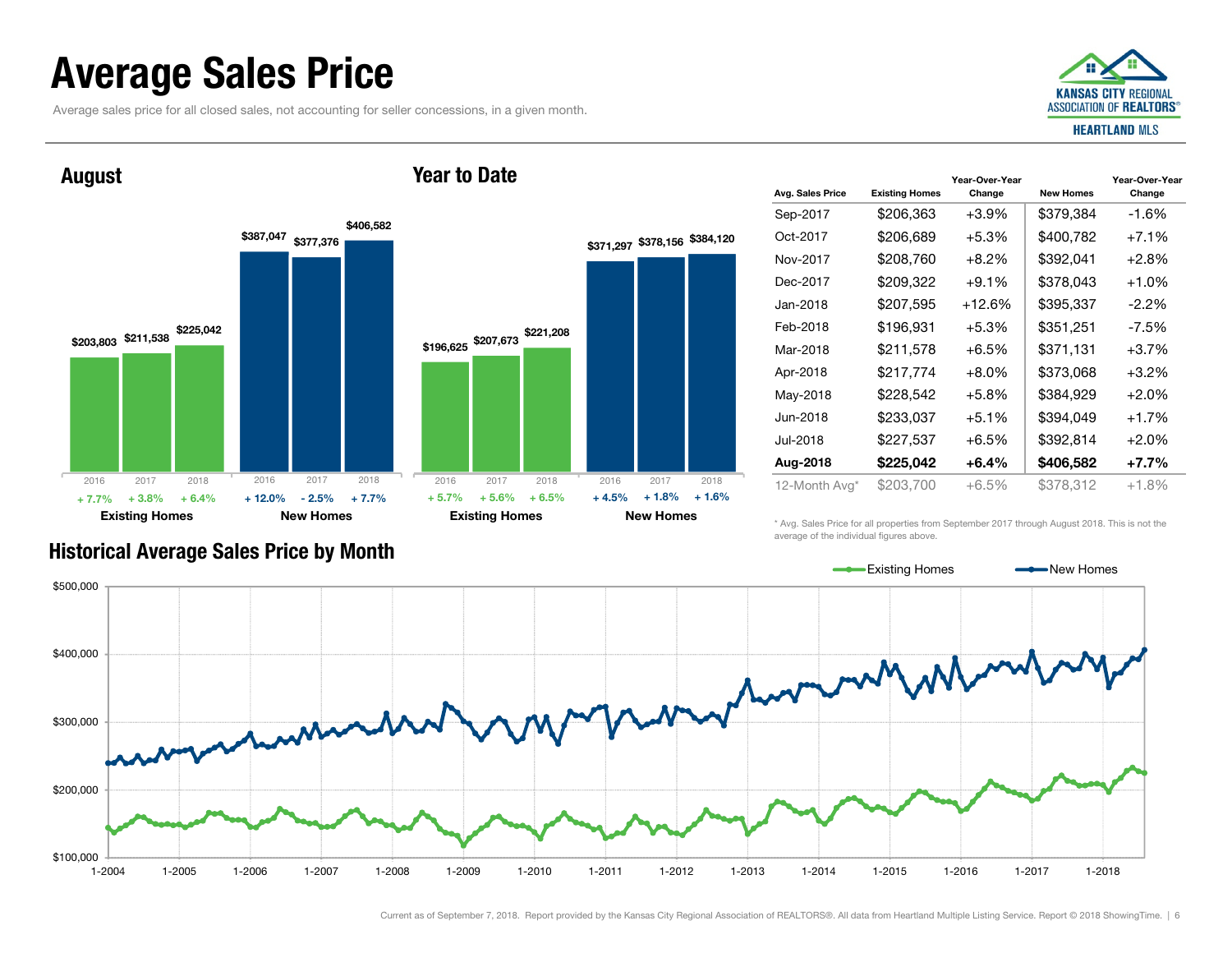### Median Sales Price

August

Point at which half of the sales sold for more and half sold for less, not accounting for seller concessions, in a given month.





| <b>Year to Date</b> |
|---------------------|
|---------------------|



| <b>Median Sales Price</b> | <b>Existing Homes</b> | Year-Over-Year<br>Change | <b>New Homes</b> | Year-Over-Year<br>Change |
|---------------------------|-----------------------|--------------------------|------------------|--------------------------|
| Sep-2017                  | \$180,000             | +5.9%                    | \$345,000        | $-2.4%$                  |
| Oct-2017                  | \$176,250             | +5.5%                    | \$358,693        | $+0.7%$                  |
| Nov-2017                  | \$179,000             | $+9.1%$                  | \$349,888        | $-1.4\%$                 |
| Dec-2017                  | \$175,000             | +8.5%                    | \$334,780        | $-1.1%$                  |
| Jan-2018                  | \$174,950             | $+10.4%$                 | \$358,903        | $-0.0\%$                 |
| Feb-2018                  | \$169,900             | +5.5%                    | \$325,000        | $-1.4\%$                 |
| Mar-2018                  | \$184,900             | $+10.7%$                 | \$332,975        | $+2.3%$                  |
| Apr-2018                  | \$189,000             | $+8.0\%$                 | \$343,250        | $+4.2%$                  |
| May-2018                  | \$198,250             | $+7.2\%$                 | \$349,900        | $-2.5%$                  |
| Jun-2018                  | \$201,000             | +5.8%                    | \$364,400        | $+2.3%$                  |
| Jul-2018                  | \$196,750             | +6.4%                    | \$356,144        | $-0.4%$                  |
| Aug-2018                  | \$190,000             | +4.1%                    | \$366,725        | +4.8%                    |
| 12-Month Avg*             | \$174,900             | $+6.1%$                  | \$348,879        | $-0.0\%$                 |

\* Median Sales Price for all properties from September 2017 through August 2018. This is not the average of the individual figures above.



#### Historical Median Sales Price by Month

Current as of September 7, 2018. Report provided by the Kansas City Regional Association of REALTORS®. All data from Heartland Multiple Listing Service. Report © 2018 ShowingTime. | 7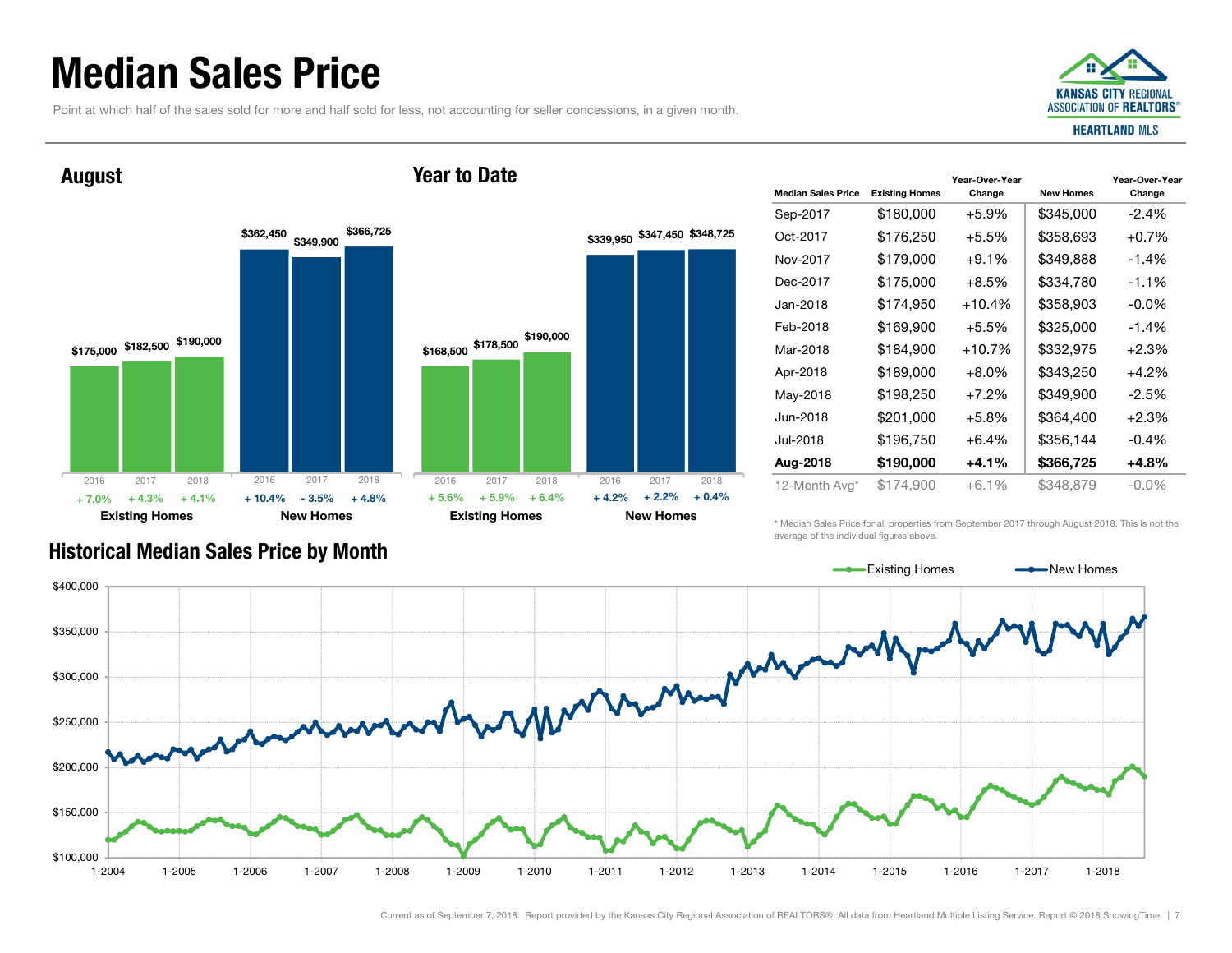# Days on Market Until Sale

Average number of days between when a property is listed and when an offer is accepted in a given month.





| Days on Market | <b>Existing Homes</b> | Year-Over-Year<br><b>New Homes</b><br>Change |     | Year-Over-Year<br>Change |
|----------------|-----------------------|----------------------------------------------|-----|--------------------------|
| Sep-2017       | 44                    | $-15.4%$                                     | 129 | $+0.8%$                  |
| Oct-2017       | 47                    | $-17.5%$                                     | 139 | $+19.8\%$                |
| Nov-2017       | 46                    | $-14.8%$                                     | 116 | $+1.8%$                  |
| Dec-2017       | 49                    | $-15.5%$                                     | 112 | $+16.7%$                 |
| Jan-2018       | 56                    | $-15.2%$                                     | 90  | $-2.2\%$                 |
| Feb-2018       | 55                    | $-15.4%$                                     | 123 | $+3.4%$                  |
| Mar-2018       | 51                    | $-10.5%$                                     | 135 | $+3.1%$                  |
| Apr-2018       | 42                    | $-16.0\%$                                    | 142 | $+10.9%$                 |
| May-2018       | 35                    | $-18.6%$                                     | 142 | $-0.7%$                  |
| Jun-2018       | 34                    | $-15.0\%$                                    | 125 | $-10.7%$                 |
| Jul-2018       | 34                    | $-12.8%$                                     | 114 | $-6.6\%$                 |
| Aug-2018       | 37                    | $-14.0\%$                                    | 122 | $+3.4\%$                 |
| 12-Month Avg*  | 50                    | $-15.1%$                                     | 123 | $+2.3%$                  |

\* Days on Market for all properties from September 2017 through August 2018. This is not the average of the individual figures above.



#### August

#### Year to Date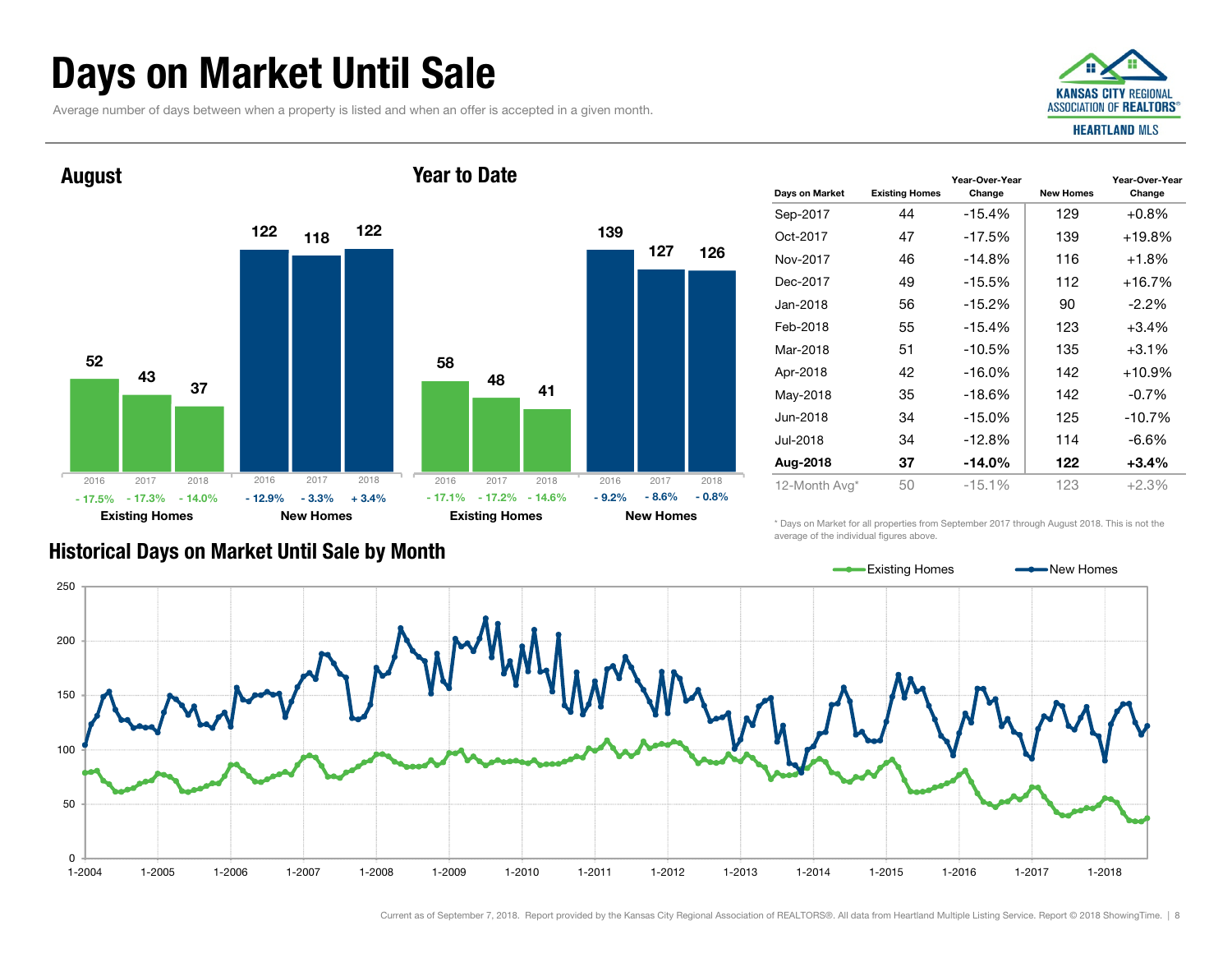# Percentage of Original List Price Received

Percentage found when dividing a property's sales price by its original list price, then taking the average for all properties sold in a given month, not accounting for seller concessions.



#### August

#### Year to Date



#### Historical Percentage of Original List Price Received by Mont h

| Pct. of Orig. Price<br>Received | <b>Existing Homes</b> | Year-Over-Year<br>Change | <b>New Homes</b> | Year-Over-Year<br>Change |
|---------------------------------|-----------------------|--------------------------|------------------|--------------------------|
| Sep-2017                        | 96.0%                 | $+0.4%$                  | 101.9%           | $+0.3%$                  |
| Oct-2017                        | 95.7%                 | $+0.7%$                  | 102.1%           | $+0.2%$                  |
| Nov-2017                        | 95.7%                 | $+0.6%$                  | 101.3%           | $-0.5\%$                 |
| Dec-2017                        | 95.3%                 | $+0.6%$                  | 101.4%           | $+0.1%$                  |
| Jan-2018                        | 95.1%                 | $+1.4%$                  | 101.4%           | $-0.2\%$                 |
| Feb-2018                        | 95.3%                 | $+0.5%$                  | 101.1%           | $-0.2\%$                 |
| Mar-2018                        | 97.0%                 | $+1.4%$                  | 101.7%           | $0.0\%$                  |
| Apr-2018                        | 98.0%                 | $+1.1%$                  | 101.5%           | $-0.2\%$                 |
| May-2018                        | 98.4%                 | $+0.9%$                  | 101.7%           | $0.0\%$                  |
| Jun-2018                        | 98.1%                 | $+0.4%$                  | 102.0%           | $+0.2%$                  |
| Jul-2018                        | 97.5%                 | $+0.3%$                  | 101.9%           | $-0.5%$                  |
| Aug-2018                        | 96.8%                 | $+0.1%$                  | 102.2%           | $+0.7%$                  |
| 12-Month Avg*                   | 96.2%                 | $+0.6\%$                 | 101.7%           | $-0.0\%$                 |

\* Pct. of Orig. Price Received for all properties from September 2017 through August 2018. This is not the average of the individual figures above.

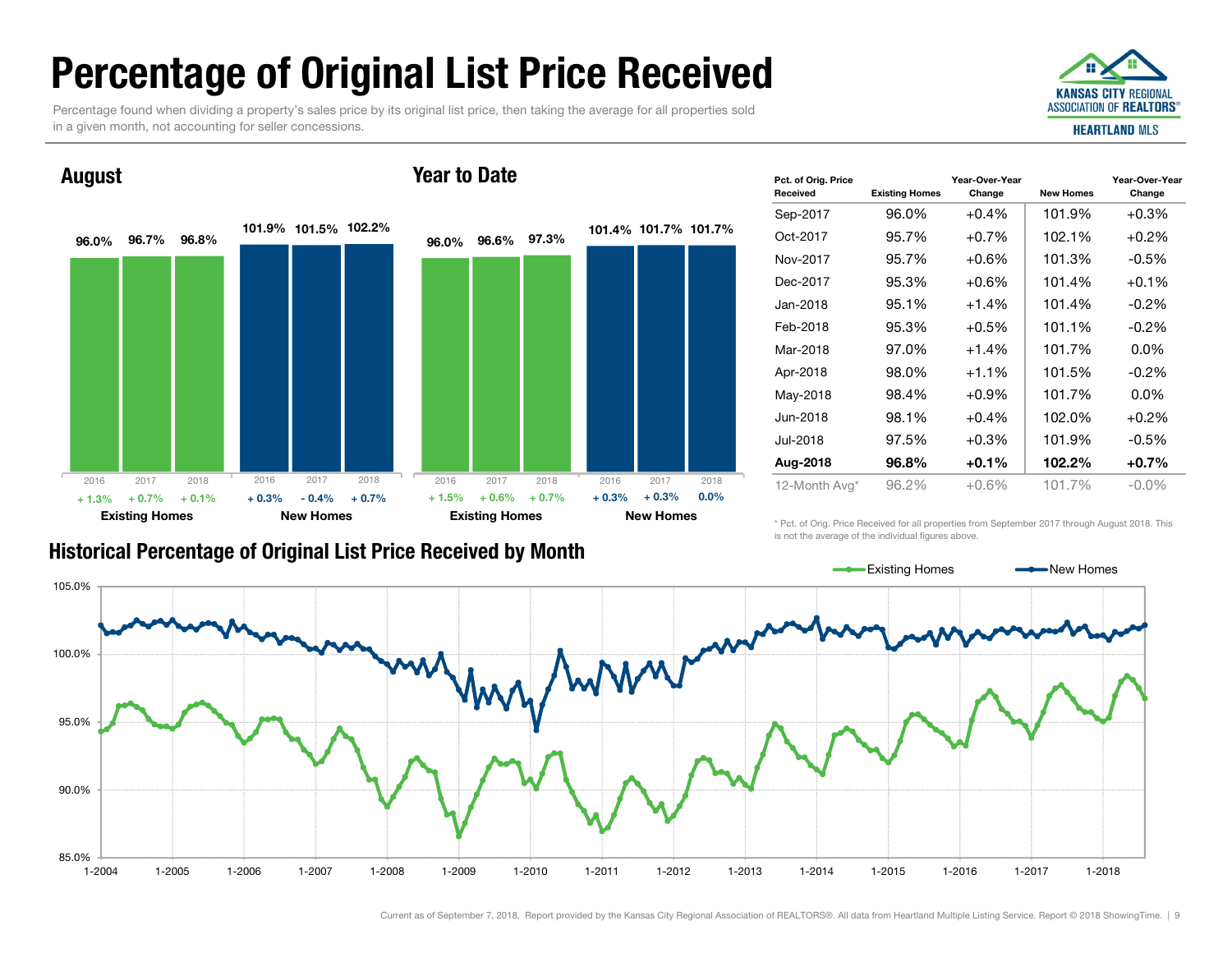## Pending Sales

A count of the properties on which offers have been accepted in a given month.



Year-Over-Year Change



#### Historical Pending Sales by Month

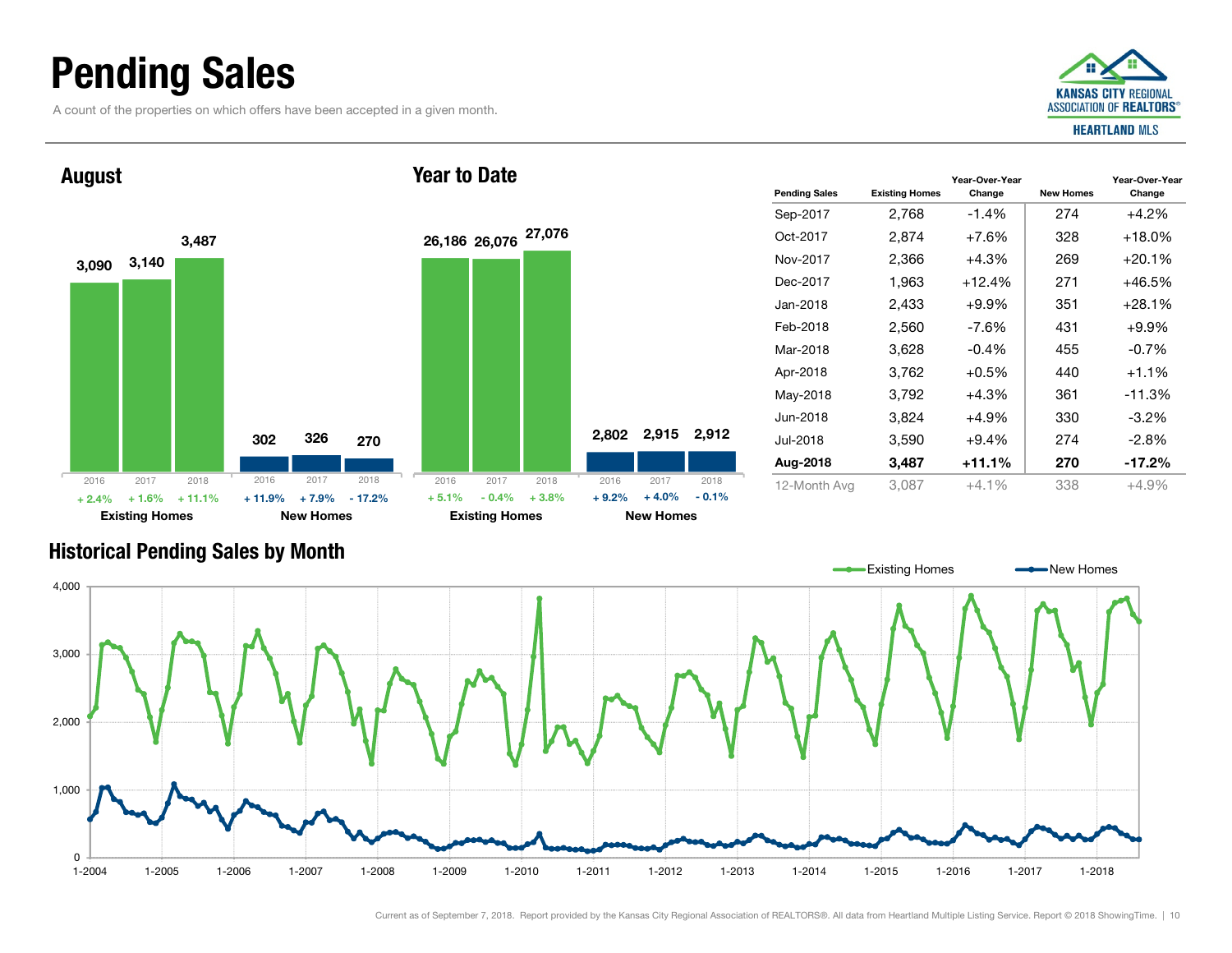## **Inventory**

The number of properties available for sale in active status at the end of a given month.



Year-Over-Year Change



#### Historical Inventory by Month

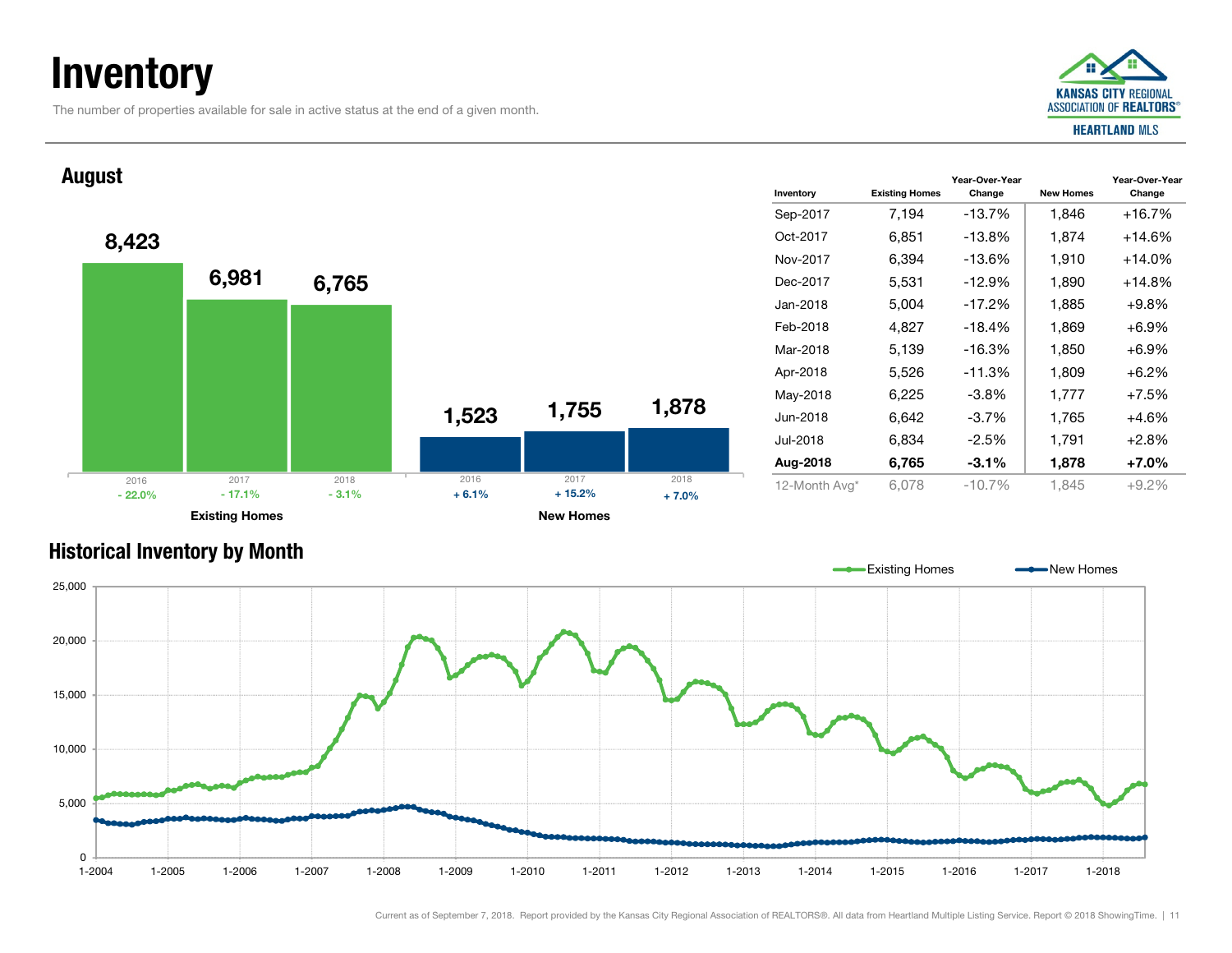# Supply

The inventory of homes for sale at the end of a given month, divided by the average monthly closed sales from the last 12 months.

Existing Homes New Homes



Change

#### Supply Existing Homes Year-Over-Year Change New Homes Year-Over-Year Sep-2017 2.4 -17.2% 5.8 +7.4% Oct-2017 2.3 -14.8% 5.8 +3.6%Nov-2017 2.1 -16.0% 5.8 +3.6%Dec-2017 1.8 -14.3% 5.8 +5.5%Jan-20181.7  $-15.0\%$  5.7  $+1.8\%$ Feb-2018 1.6 -20.0% 5.6 -1.8%Mar-2018 1.7 -19.0% 5.5 -1.8%Apr-2018 1.8 -14.3% 5.4 -1.8% May-2018 2.1 -4.5% 5.2 0.0% Jun-2018 2.2 -4.3% 5.2 0.0%Jul-2018 2.2 -4.3% 5.2 -3.7%Aug-2018 2.2 -4.3% 5.5 0.0% 12-Month Avg\* 2.3 -12.1% 5.5 +1.0% 2.95.32.35.52.25.5August 2016 2017 2018 $\%$  - 20.7% - 4.3% - 3.6%  $\%$  - 4.3% - 3.6% + 3.8% 0.0% 2016 2017 2018- 27.5%

\* Supply for all properties from September 2017 through August 2018. This is not the average of the individual figures above.



#### Historical Supply by Month

Current as of September 7, 2018. Report provided by the Kansas City Regional Association of REALTORS®. All data from Heartland Multiple Listing Service. Report © 2018 ShowingTime. | 12